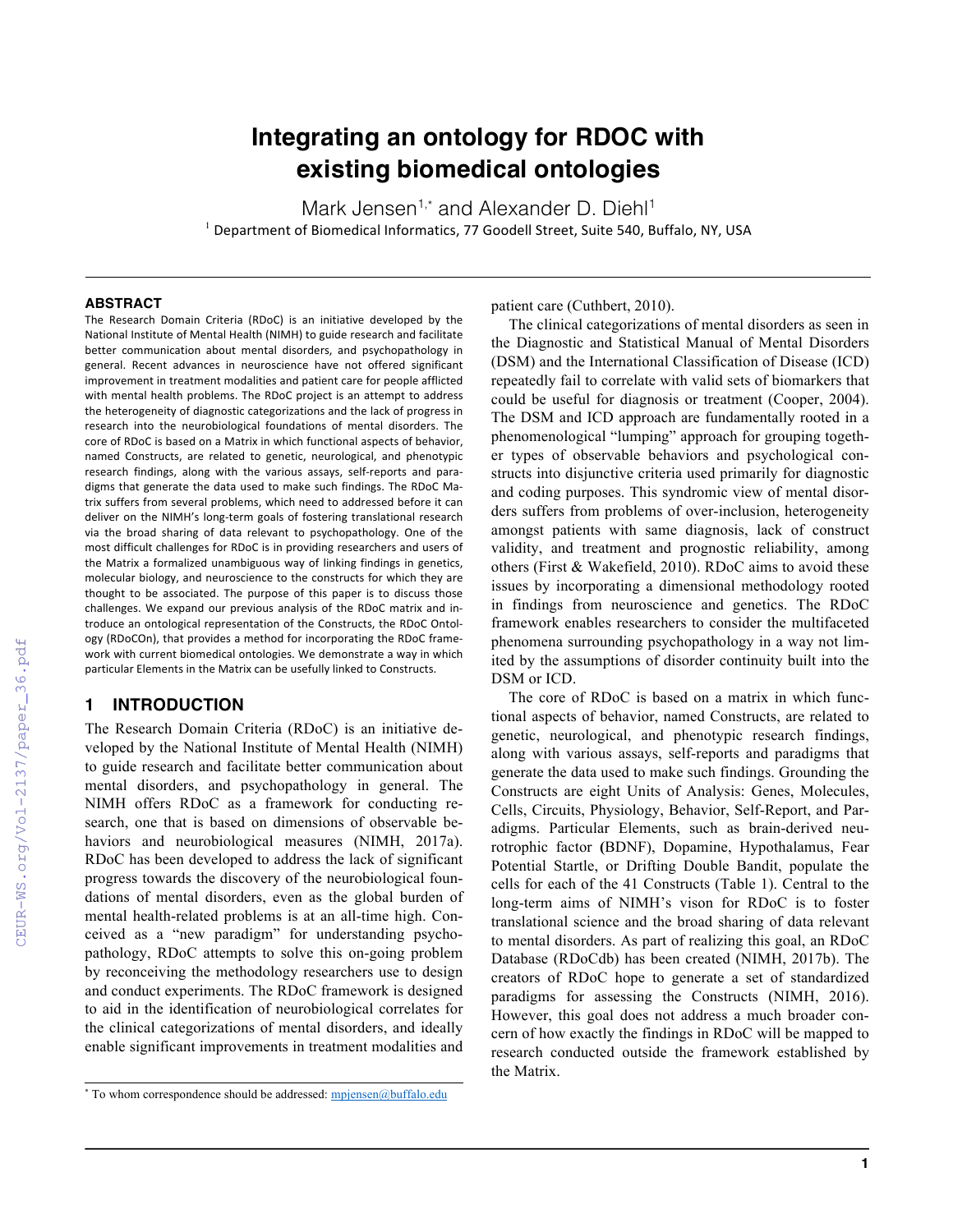| Domain                         | Construct                              | Genes       | Molecules                   | Cells           | Circuits                           | Physiology               | Behavior                                 | Self-Reports                     | Paradigms                                |
|--------------------------------|----------------------------------------|-------------|-----------------------------|-----------------|------------------------------------|--------------------------|------------------------------------------|----------------------------------|------------------------------------------|
| Negative<br>Valence<br>Systems | <b>Acute Threat</b><br>("Fear")        | <b>BDNF</b> | Dopamine                    | Glia            | Central Nucleus                    | <b>Context Startle</b>   | Response<br>inhibition                   | Fear survey<br>schedule          | <b>Stranger Tests</b>                    |
|                                | <b>Potential Threat</b><br>("Anxiety") | <b>CRF</b>  | Cortisol                    | Pituitary cells | Bed nucleus of<br>stria terminalis | Potentiated startle      |                                          |                                  | Contextual Threat                        |
|                                | <b>Sustained Threat</b>                |             | <b>ACTH</b>                 | Hippocampal     | Hypothalamic<br>nuclei             | Dysregulated<br>HPA axis | Avoidance                                |                                  |                                          |
|                                | Loss                                   | <b>COMT</b> | Glucocorticoid<br>receptors |                 | Amygdala                           | neuroimmune              | Anhedonia                                | Change in<br>attributional style |                                          |
|                                | Frustrative<br>Non-reward              | 5-HTTLPR    | <b>GABA</b>                 |                 | Parasympathetic<br>system          |                          | Physical and<br>relational<br>aggression | <b>Buss Perry</b>                | Buss-Durkee and Social dominance<br>test |

**Table 1.** An illustration of the RDoC Domain "Negative Valance Systems" with its five Constructs and one example of an Element considered relevant to that construct. Note RDoC does not list any potential Elements for some cells.

In health informatics, there is a clear and demonstrable need to provide standardized, extensible and semantically interoperable solutions for the sharing of data and markingup of information sources to enhance knowledge discovery. It is widely accepted that modern healthcare requires highquality information, which is readily accessible, easily searchable, reliably encoded, and stored and structured in such a way as to provide the capability to be automatically manipulated and reasoned over (Hammond, 2014). Ontologies have emerged as one part of the health informatics solution, one which provides an essential role in the standardization, formalization, and computability of terminologies and knowledge management systems.

Perhaps the most visible, and arguably most successful, example of the expanding role of ontologies is the use of the Gene Ontology (GO) in describing the associations of gene products (proteins and RNAs) with biological processes, functions, and cellular components (Ashburner, 2000). The GO is one of the over hundred ontologies that part of the Open Biomedical Ontologies (OBO) Foundry. OBO is a consortium of ontology developers and suite of ontologies that are developed according to a set of explicit guiding principles to ensure reuse, consistency and interoperability (Smith, 2007). GO has been used to annotate gene products with GO terms that describe their molecular functions, cellular localization and biological process associations based on data from experiments discussed in over 100,000 journal articles. The GO annotation process relies at its core upon manual curation of the scientific literature by trained scientists who are familiar with the biological domain under study and are able to interpret scientific data presented in individual research papers in order to create GO annotations that associate a gene product with a GO term. Supervised computational methods are then used to propagate GO annotations for gene products in one species to orthologous gene products in related species to infer GO annotations for

gene products in species that require different experimental modalities than those available in the first species. Thus, knockout mouse experiments are often used to provide GO annotations for proteins expressed in the nervous system that are difficult to study directly in humans.

The purpose of this paper is to propose how realismbased methods for developing and utilizing ontologies can be used to support and improve RDoC and its methodology, for example in the linking of GO annotations to research which utilizes the RDoC Matrix. We summarize previous work in which we analyzed the Matrix for terminological and ontological principles. We then illustrate how we have redefined the RDoC constructs as bodily systems which bear functions, and discuss existing resources that can be incorporated, along with their limitations, and what will need to be improved.

### **2 THE MATRIX**

The rows in the Matrix consist of Constructs, which are grouped together into five broad Domains that attempt to represent our current understanding about key psychological systems. The RDoC Domains are: *negative valence systems, positive valence systems, cognitive systems, social process systems, and arousal and regulatory systems*. The columns in the Matrix are the Units of Analysis, which are populated by Elements that are thought to be associated with any particular construct. (Table 1).

We discovered a variety of problems with the matrix as it is currently formulated (Ceusters et al., 2017). Foremost is the lack of face value for several Elements that are used to populate the Matrix. Twelve Elements are listed as both Genes and Molecules, for example, BDNF, Dopamine, Norepinephrine, and Acetylcholine are found in both columns of the Matrix. In other cases, terms are used as Elements that clearly do not refer to a gene or molecule, such as 'opioid system' and 'mouse knockout models'. From this it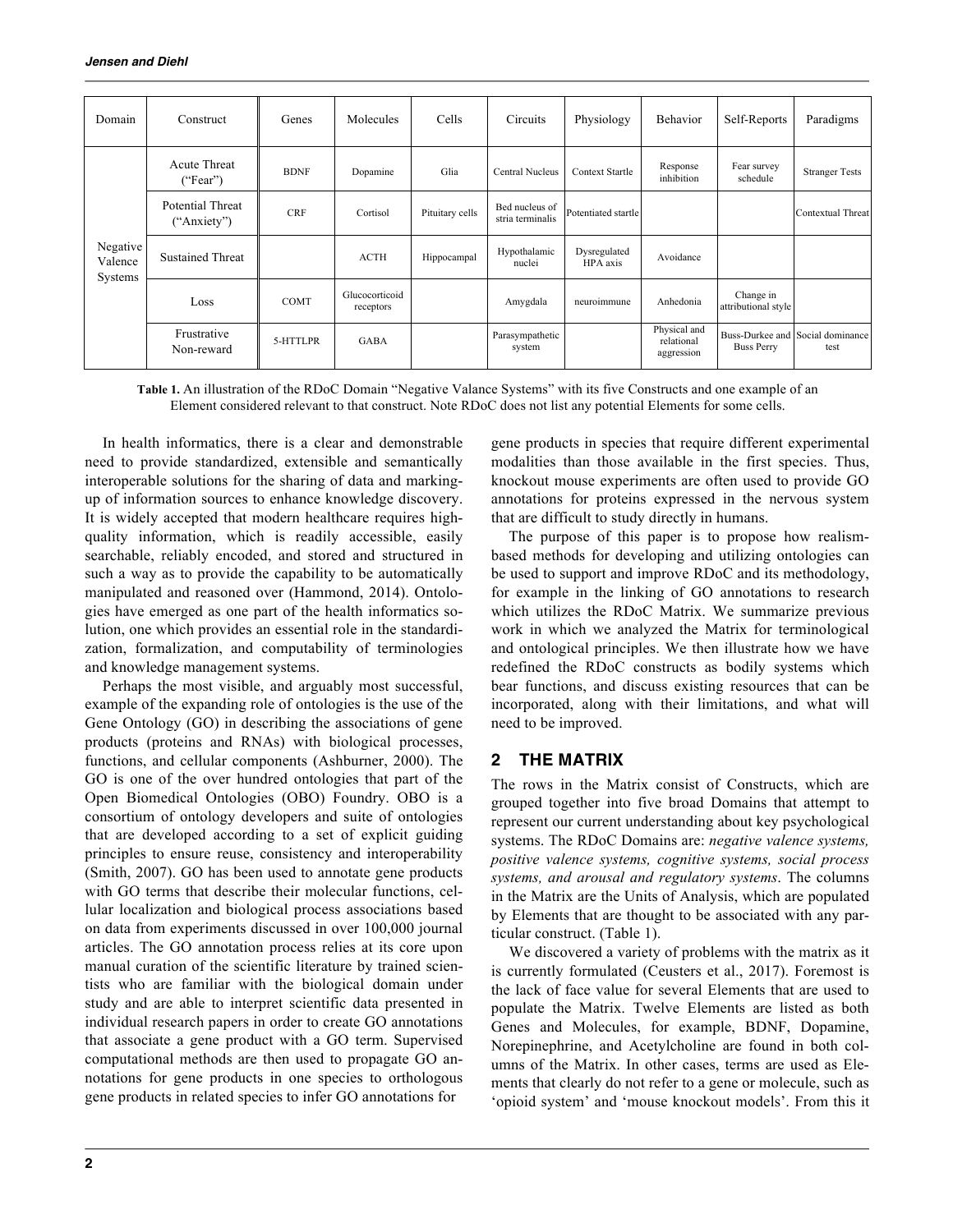is clear that the developers of the Matrix did not have in mind any consistent criteria for determining whether an Element should be listed as a 'Gene' versus a 'Molecule'.

From an ontological perspective, we would like to see clear definitions of what a 'Gene' and 'Molecule' is in the RDoC system. We would suggest that the RDoC system refer to genes in the modern genetic sense of a DNA sequence encoding a protein or functional RNA, and refer to encoded proteins or RNAs directly when particular experimental data address the nature of those types of entities directly. This is particularly important when considering spliced forms of proteins or proteins with different types of post-translational modifications. 'Molecule' might best be reserved for non-polypeptide entities, i.e., specific biochemical or small molecules such as dopamine, norepinephrine, and acetylcholine that play roles in the functioning of the nervous system. For all these entities, appropriate terms should be selected from existing OBO Foundry ontologies.

In addition to there being a lack of clarity in how to determine whether particular Elements belong as Genes or Molecules, there similarly exists overlap between Cells and Circuits, Circuits and Physiology, and Behavior and Paradigms. Furthermore, there is the problem of how to distinguish between all of these Units of Analysis and the Constructs themselves. We contend that this is because RDoC Constructs are not defined well enough to unravel this overlap. For example, 'Animacy Perception' is defined as "the ability to appropriately perceive that another entity is an agent', while the term 'ability to appropriately attribute animacy to other agents' is an Element within the Behavior Unit of Analysis. How would this Element be related to the Construct? Via equivalency? It would seem that an Element should not be regarded as an ability, but rather as a process which realizes that ability.

While the developers of RDoC and the Matrix admittedly regard it to be in a nascent state and open to revision, to serve as inspiration for guiding research, if it is to provide the kinds of semantic integration needed for translational research and data sharing, a more consistent method for development should be considered. We contend that the best way to ensure success for future iterations of RDoC and the Matrix is to formalize the Constructs according to established ontological principles, such as those found in the OBO Foundry, ones which are already being used in health informatics solutions.

## **3 RDOC CONSTRUCTS**

RDoC Constructs are described as systems responsible for behaviors. Consider the definition for Approach Motivation, within the Positive Valence Systems Domain:

A multi-faceted Construct involving mechanisms/processes that regulate the direction and maintenance of approach behavior influenced by pre-existing tendencies, learning,

memory, stimulus characteristics, and deprivation states. Approach behavior can be directed toward innate or acquired cues (i.e., unconditioned vs. learned stimuli), implicit or explicit goals; it can consist of goal-directed or Pavlovian conditioned responses.<sup>1</sup>

What does it mean for an entity, a system, a mostly neurological system, to be responsible for some behavior? It is responsible in the sense that the system has, as a result of the way in which it is configured, some disposition towards certain kinds of behavior. This behavior is realized when appropriate environmental conditions and stimuli, both external and internal to the organism, are present. Thus, we take the terms used as RDoC Constructs to refer to bodily systems that bear functions, which are realized in particular kinds of behaviors, ones which ultimately can be observed, described, and measured. These behaviors are those used to diagnose mental dysfunctioning, and which are used as a basis for the criteria in making the traditional categorical diagnoses as seen in the DSM or ICD.

The approach we have adopted is to redefine the RDoC Domains and Constructs as subtypes of 'bodily system', which are defined necessarily by the 'function' they bear. Thus, S is a *bodily system* for organism O if and only if S is an element of O, and S bears a critical function for O, and S is not a part of any other system that has a critical function for O (Smith et al., 2004). For example, the RDoC Construct Approach Motivation redefined:

'approach motivation system'  $=_{def} A$  positive valence system that bears an approach motivation regulating function.

'approach motivation regulating function'  $=_{def} A$  regulating function that, when realized, is realized in the direction and maintenance of approach behaviors influenced by pre-existing tendencies, learning, memory, stimulus characteristics, and deprivation states.

The advantage of this approach, which we have implemented in OWL as the RDoC Ontology (RDoCOn)<sup>2</sup>, is in clearly separating the system as a material entity, most likely a complex aggregate of functionally-related and more granular entities, from the capacity of that system to contribute in some way to the realization of mental processes and behavior. These systems can be composed of circuits, cells, pathways, molecules, and so on. The system can in turn be connected to physiology, which, from the RDoC prospective, is considered as generic biological processes, well-established measures of which have been validated in assessing constructs, such as heart rate or galvanic skin response (Morris and Cuthbert, 2012). Behavior in turn is broader, construed as a combination of more granular physiological processes, many of which are functional psychological processes, such

<sup>1</sup> https://www.nimh.nih.gov/research-priorities/rdoc/constructs/approachmotivation.shtml

<sup>2</sup> https://github.com/mark-jensen/rdocon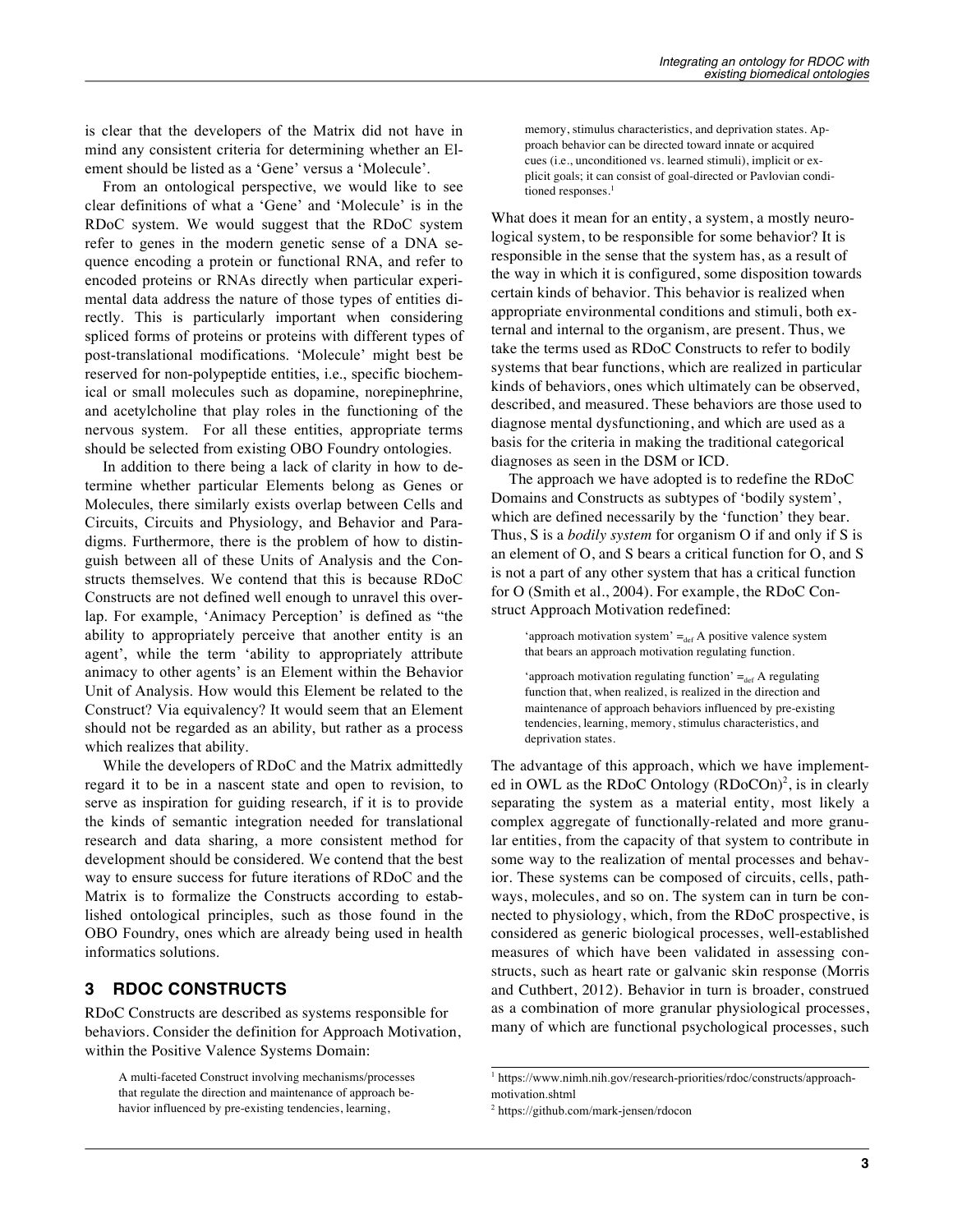as impulsive behavior or joint attention.

However, RDoC currently makes no clear distinction between behavioral paradigms (instances of which would exist on the side of the patient) and assay or testing paradigms (instances of which are planned processes that produce information about the patient). They are currently lumped together in both columns of the Matrix, as either Behavior or Paradigms. A realism-based approach would make this distinction unambiguous and explicit. The advantage is that it would prevent incorrect use of the Matrix, potentially making false assertions, and thus producing false inferences from tools using automated reasoning techniques. For example, RDoC Paradigm Attention Blindness is certainly not a testing paradigm, but rather a complex behavior. While there are tests for measuring attention blindness, such as the invisible gorilla test, the use of the term 'attention blindness' for a Paradigm is ambiguous and could easily lead to problematic results. At an instance level representation of data, it may result in inferring that a behavior of attentional blindness, when asserted as a type of Paradigm, would somehow produce data.

```
patient_123 participant_in attentionBlindness_123
attentionBlindness_123 has_output dataItem_123
```
The correct interpretation is where some assay measures the behavior that the patient is participating in, or hypothesized to be. Thus, if this were to be encoded in some knowledge base, the proper sequence would look something like:

```
patient_123 participant_in attentionBlindness_123
attentionBlindnessAssay_123 has_output dataItem_123
dataItem_123 is_about attentionBlindness_123
```
Of course, these are patient-level statements, and much of the data relevant to RDoC, especially in regard to genetics, will be about populations of patients that all share some properties in common. We believe this distinction can be adequately addressed, whether through the use of aggregates of patients and processes, or as canonical class-level assertions, restricted to some evidential context, in much in the same way as GO annotations are considered.

### **4 ONTOLOGIES FOR RDOC**

There exist many mid-level ontologies relevant to RDoC: The Gene Ontology (GO), Chemical Entities of Biological Interest (ChEBI), Protein Ontology (PRO), Cell Ontology (CL), Human Phenotype Ontology (HP), Relations Ontology (RO), Neurological Disease Ontology (ND), Neuropsychological Testing Ontology (NPT), Cognitive Paradigm Ontology (COGPO), Evidence Ontology (ECO), Mental Disease Ontology (MDO), Mental Functioning Ontology (MFO), Emotion Ontology (MFOEM), among others.<sup>3</sup>

However, gaps exist. Currently no ontology represents the level of granularity for behavioral processes necessary to express all of RDoC's current content. Many of these ontologies are not currently being developed, nor are users documented or curation issues being addressed. Part of our goal in developing RDoCOn is to revitalize, and eventually support the integration of these ontologies. To illustrate this, consider how the results of a study in the genetics related to impulsivity and psychopathology could be represented using ontologies to link the research findings to the RDoC framework, and thus provide the kind of automated discovery and interoperability the NIMH hopes for.

In a recent study (Sanchez-Roige et al., 2017) did a genome-wide association study of delayed discounting, in which the Money Choice Questionnaire was used as a measure of the behavioral paradigm. They found significant association in the intron of GPM6B (Neuronal Membrane Glycoprotein M6B), which has been previously associated with serotonin transport and impulsivity behavior. Looking up GO annotations for GPM6B, we find 85 annotations, 14 of which are for Homo sapiens. GPM6B is associated with a range of GO biological processes, such as *protein transport*, *nervous system development*, *positive regulation of bone mineralization*, and *negative regulation of serotonin uptake*. The last is of interest since previous findings have indicated that lower levels of serotonin are associated with an increase of delayed reward discounting behavior (Schweighofer et al., 2008).

Delayed discounting is the tendency to favor immediate rewards over a (potentially) more valuable distant reward. It is considered an important feature of impulse control, and can be increased, or exaggerated, in people who are diagnosed with mental disorders, such as ADHD, addiction, and depression (Sanchez-Roige et al., 2017). Delayed Discounting in RDoC is listed as an Element under Paradigm and relevant to the Reward Valuation Construct. Our definition of the function associated with Reward Valuation:

'reward valuation function'  $=_{def}$  An approach motivation function that, when realized, is realized in some mental process that assesses the benefits of a prospective outcome in choosing some reward.

This aligns with RDoC's attempt to link the paradigm as a measure of behavior to the Construct that is responsible for realizing the behavior. However, as noted above, the current version of RDoC often confuses behaviors with the testing paradigms (assays) that measure behaviors. As a behavioral "paradigm", delayed discounting behavior is part of a broader process that realizes a reward valuation function. As an assay "paradigm", a delayed discounting assay process is a planned process of assaying a subject's delayed discounting behavior in a controlled circumstance using some validated instrument, such as a questionnaire, the goal of which is to produce data about the subject's behavior.

<sup>&</sup>lt;sup>3</sup> For sake of space, we do not include individual citations for these ontologies, but refer to: http://www.obofoundry.org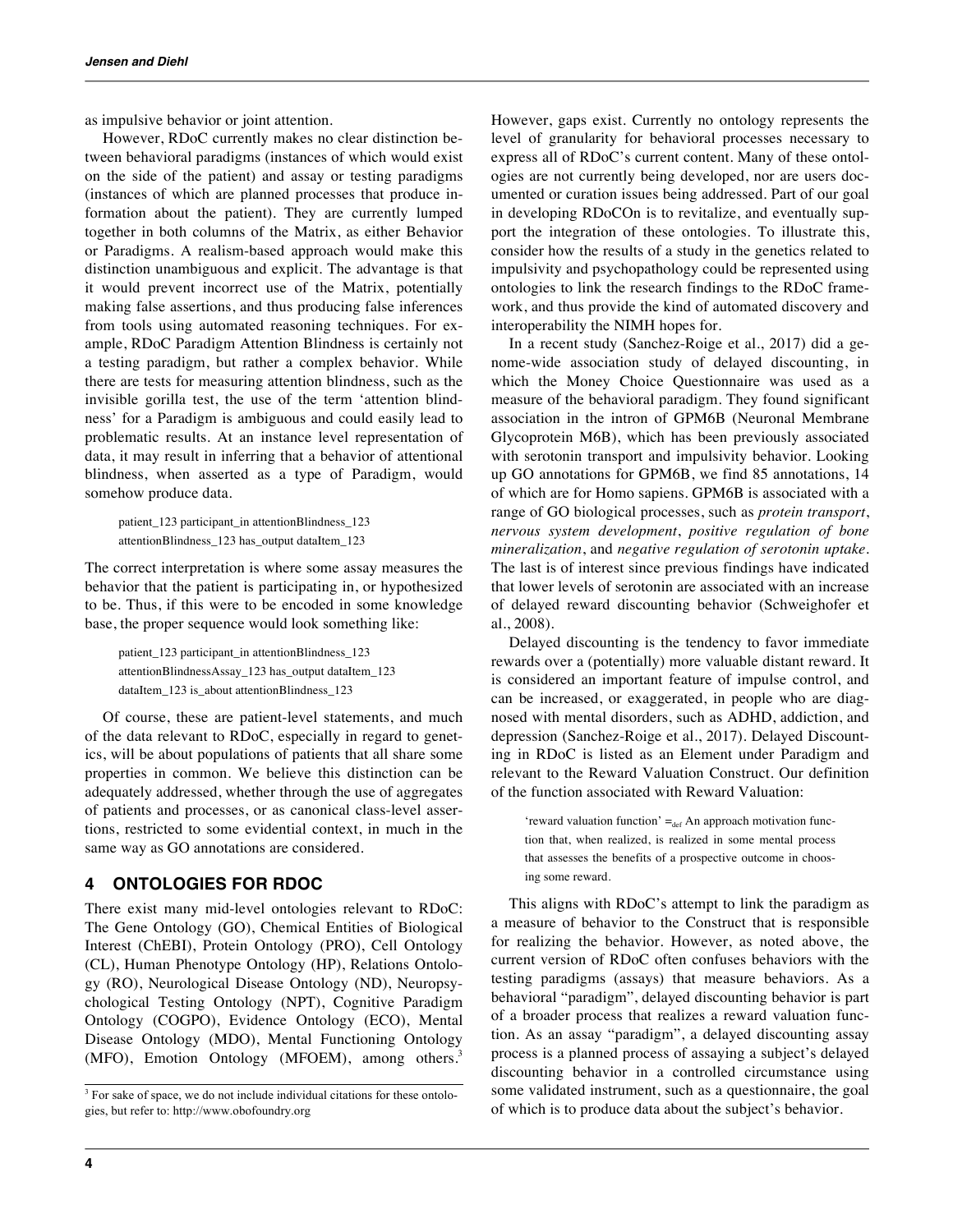

**Figure 1**. An illustration of how instances of classes will link Constructs to Elements that produce data. Red boxes are for classes that do not exist in a suitable ontology. Instances are given pseudo-identifiers based on abbreviating the name of the class they instantiate.

Looking at existing biomedical knowledge resources, we see MESH defines 'Delayed discounting' as:

The ability to resist the temptation for an immediate reward and wait for a later reward. The tendency to devalue an outcome as a function of its temporal delay or probability of achievement. It can be evaluated in a psychological paradigm that involves the choice between receiving a smaller immediate reward or a larger delayed reward. 4

It is defined as an "ability to resist", which puts it within the specifically dependent branch of a BFO hierarchy, most likely as a realizable entity. However, it is asserted as a subclass of 'Choice Behavior', sibling to 'Career Choice, and part of a subsumption hierarchy that does not align with its definition as an ability.

A much better example is found in the Cognitive Paradigm Ontology (COGPO), where 'Delay Discounting Task Paradigm' is defined as "a Behavioral Experimental Paradigm in which, Subjects perform a type of reward task (correct performance is associated with reward, often monetary reward) in which they choose between earning a small reward immediately or a larger reward at a later time" (Turner & Laird, 2012). 'Delay Discounting Task Paradigm' is asserted as a subclass of COGPO 'Behavioral Experimental Paradigm', which is a subclass of the Ontology for Biomedical Investigations (OBI) class 'planned process'. Therefore, all of these "paradigms" in COGPO are processes, instances of which will be assay processes. However, COGPO defines 'Behavioral Experimental Paradigm' rather oddly, as a description of "…the behavioral aspects of the experiment: what stimuli are presented to the subject when, and under what conditions, and what the subject's responses are sup-

<sup>4</sup> http://purl.bioontology.org/ontology/MESH/D065786

posed to be."<sup>5</sup> This definition, which appears to be aligned with that of directive information that specifies how to perform the assay, is contradictory with the textual definitions of the particular subclasses of experimental paradigms and the fact that all are subsumed under the 'planned process' branch of OBI. We assume this is an error on the part of the developers of COGPO, one which confused the specification of a planned process with the process itself.

When representing the study described above (Sanchez-Roige et al., 2017), a class for money choice questionnaire assay process would need to be created since none exists in any ontology. It would be asserted as a subclass of COGPO 'delayed discounting testing paradigm'. However, COGPO's labeling is potentially misleading and could be more explicit, i.e., 'delayed discounting assay process'. The assay process produces data which provides some measure of the behavioral paradigm. (Figure 1).

COGPO does not define the behavioral processes that these behavioral experimental paradigms produce information about. We believe this is appropriate, as terms for representing behavior and mental processes should be maintained in separate ontologies from one that contains classes for assays. This aligns with the OBO Foundry principle of Scope to delineate content and maintain orthogonality with other ontologies. <sup>6</sup> Currently no ontology adequately represents these more granular processes and behaviors, although some appear in the GO, or the Neuro-behavior Ontology. These intermediate processes can be used as way of linking Elements together and ultimately to the Constructs that RDoC intends for consideration as dimensional axes for understanding psychopathology.

<sup>5</sup> http://www.cogpo.org/ontologies/CogPOver1.owl#COGPO\_00049

<sup>6</sup> http://www.obofoundry.org/principles/fp-005-delineated-content.html